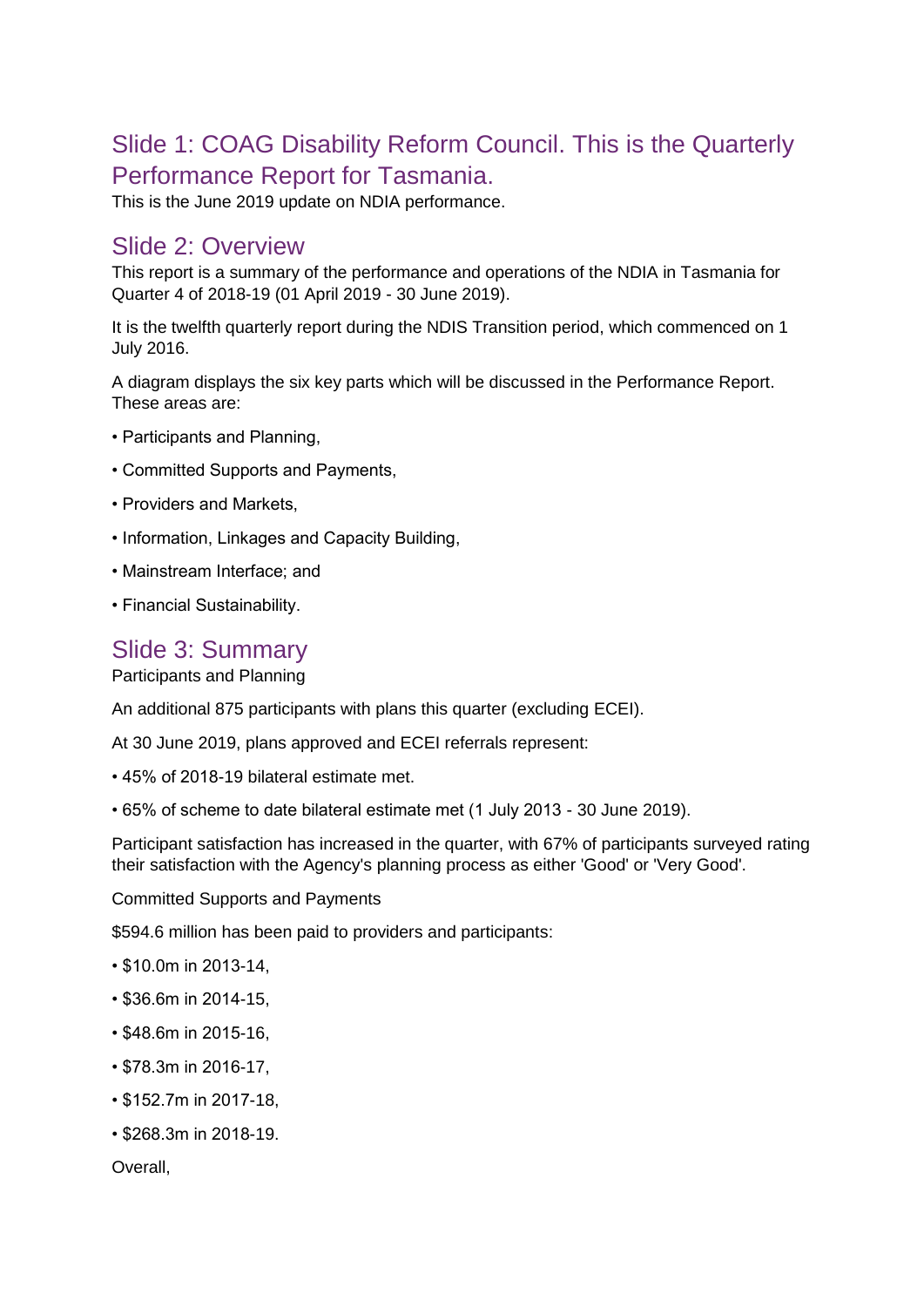- 55% of committed supports were utilised in 2013-14,
- 71% in 2014-15,
- 74% in 2015-16,
- 79% in 2016-17,
- 81% in 2017-18.

The 2018-19 experience is still emerging.

Providers and Markets

There were 1,525 registered providers at 30 June 2019, representing a 5% increase for the quarter.

32% of registered providers were active at 30 June 2019.

27% of registered providers are individuals/sole traders.

25% of registered providers are receiving 80-85% of payments made by the NDIA.

Mainstream Interface

93% of active participants with a plan approved in 2018-19 Q4 access mainstream services.

### Slide 4: Part 1: Participants and Planning

The NDIS in Tasmania continues to grow with 875 additional participants with approved plans this quarter.

In total, over 6,800 participants have now been supported by the NDIS in Tasmania, with approximately 40% receiving support for the first time.

### Slide 5: Summary

The NDIS has been transitioning to full-scheme according to phasing schedules bilaterally agreed by State/Territory and Commonwealth governments.

The following are the key statistics on Participants and Planning:

6,831 participants have now been supported by the NDIS in Tasmania, including children in the ECEI program.

875 initial plans approved in 2018-19 Q4, excluding children in the ECEI program (representing 15% growth since last quarter).

232 children are being supported in the ECEI program, with 102 additional referrals to the ECEI gateway confirmed in 2018-19 Q4.

2,734 people have now received support for the first time.

45% of year to date bilateral estimate met (1 July 2018 to 30 June 2019).

60% of transition to date bilateral estimate met (1 July 2016 to 30 June 2019).

65% of scheme to date bilateral estimate met (1 July 2013 to 30 June 2019).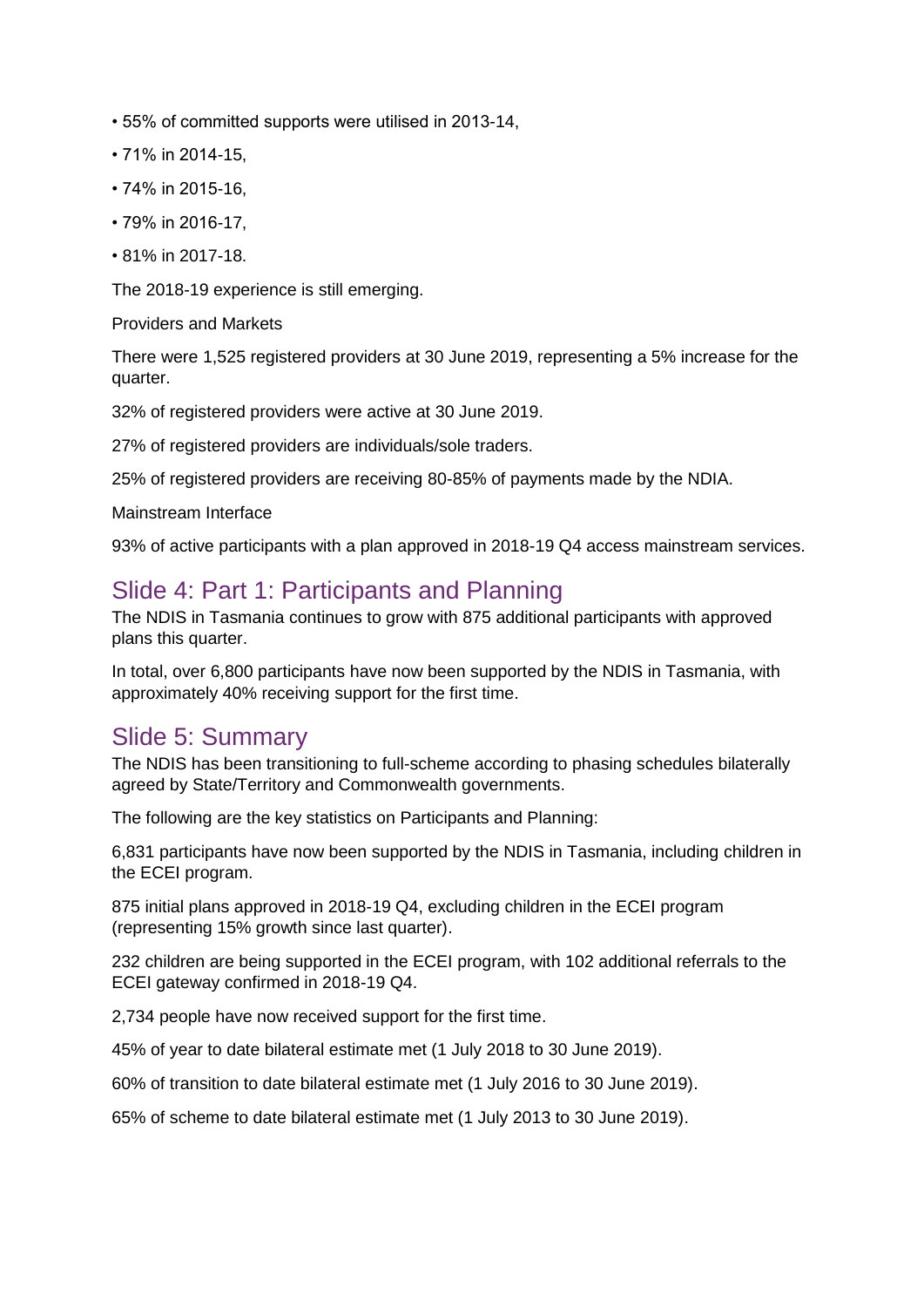# Slide 6: Quarterly Intake

There are three charts. The first chart displays the number of participants with access met (Eligible) by Participant Entry point. The second chart displays the number of participants with approved plans by Participant Entry Point. The third chart displays the number of participants with approved plans by Participant Pathway Type.

2018-19 Q4

Of the 639 participants deemed 'eligible' this quarter 66% were 'New' participants (i.e. had not transitioned from an existing State/Territory or Commonwealth program).

Of the 875 plan approvals this quarter, 55% were 'New' participants (i.e. had not transitioned from an existing State/Territory or Commonwealth program), 79% entered with a permanent disability and 98 were previously confirmed as ECEI at 2018-19 Q3.

The diagram displays the following key statistics on quarterly intake:

888 access decisions.

639 access met.

875 plan approvals (excluding ECEI).

102 ECEI.

## Slide 7: Quarterly Intake Detail

A chart displays the change in plan approvals between the current and previous quarter.

Plan approval numbers have increased from 5,724 at the end of 2018-19 Q3 to 6,599 by the end of 2018-19 Q4, an increase of 875 approvals.

At the end of the quarter, 232 children are being supported in the ECEI gateway. Of these, 130 were previously confirmed as ECEI at 31 March 2019 and an additional 102 children entered the gateway this quarter.

The number of confirmed ECEI referrals reduced since 31 March 2019 due to children who moved out of the ECEI gateway since 31 March 2019 for a number of reasons including where the child has been referred to appropriate mainstream services. In other cases, children who were previously ECEI have had an initial plan approved during the quarter.

Overall, 90 participants with approved plans have exited the Scheme, resulting in 6,741 active participants (including ECEI) as at 30 June 2019.

There were 1,356 plan reviews this quarter. This figure relates to all participants who have entered the scheme.

## Slide 8: Cumulative Position

There are two charts. The first chart displays the comparison between the cumulative plan approvals and the bilateral estimate per quarter. The second chart displays the number of plan approvals by participant referral pathway.

At the end of 2018-19 Q4, the cumulative total number of participants that have received support was 6,831 (including 232 children supported through the ECEI gateway). Of these, 2,877 transitioned from an existing State/Territory program, 988 transitioned from an existing Commonwealth program and 2,734 participants have received support for the first time.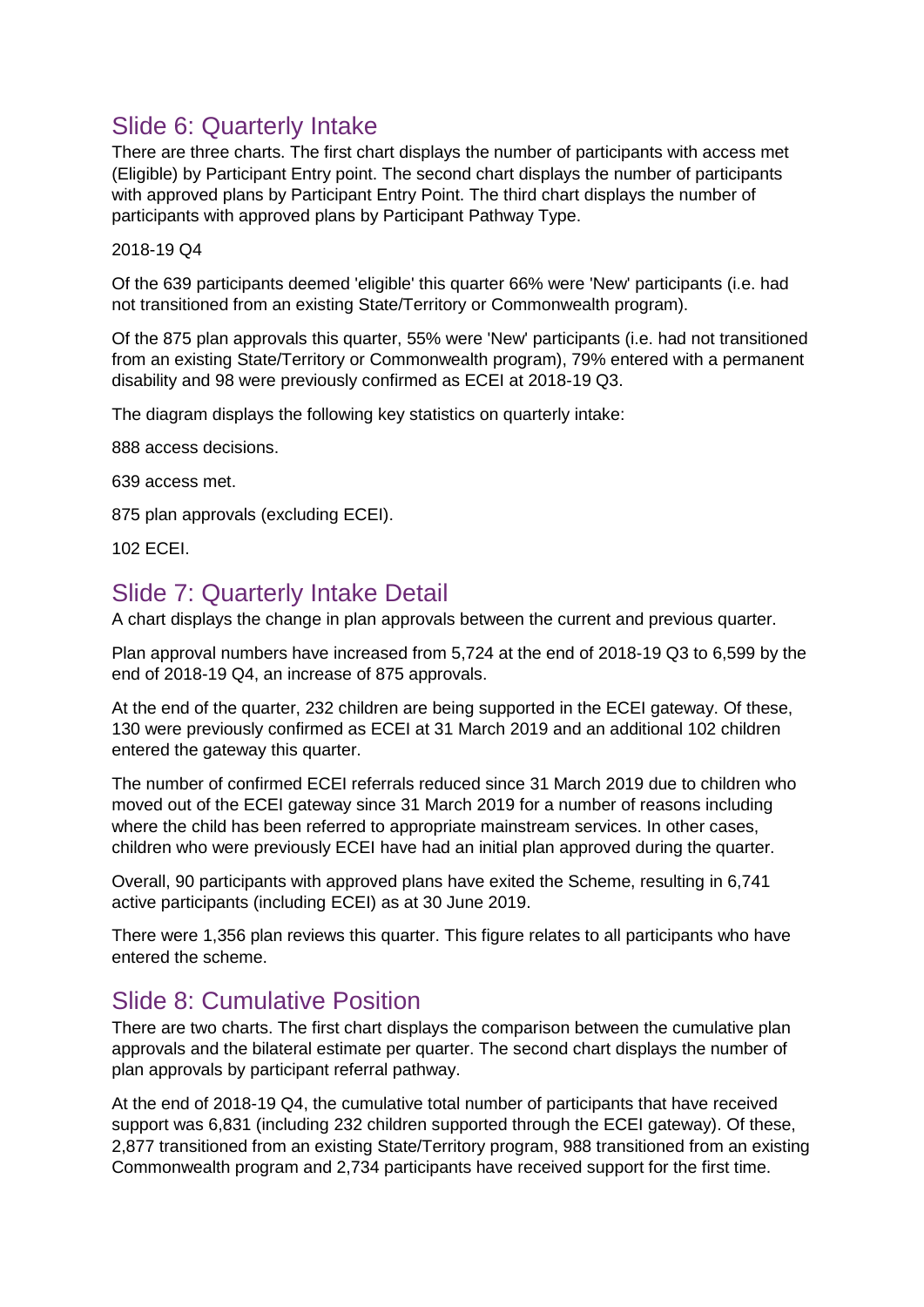Overall, since 1 July 2013, there have been 7,964 people with access decisions.

Cumulative position reporting is inclusive of trial participants for the reported period and represents participants who have or have had an approved plan.

The following are the key statistics on the cumulative position:

45% of 2018-19 bilateral estimate met.

60% of transition to date bilateral estimate met (1 July 2016 to 30 June 2019).

65% of scheme to date bilateral estimate met (1 July 2013 to 30 June 2019).

6,599 plan approvals to date; 6,831 including ECEI confirmed.

## Slide 9: Participant Profiles by Age Group

There are two charts. The first chart displays the number of participants with an approved plan by age group for the current quarter. The second chart displays the percentage of participants with an approved plan by the participant's age group. This chart compares the current quarter against all prior quarters.

25% of participants entering in this quarter are aged 55 to 64 years, compared to 8% in prior quarters.

This reflects the phasing schedule where people aged 50 to 64 years began phasing in Tasmania from 1 January 2019.

Further, 22% of participants entering in this quarter are aged 0 to 6 years, compared with 6% in prior quarters.

Note: The age eligibility requirements for the NDIS are based on the age as at the access request date. Participants with their initial plan approved aged 65+ have turned 65 since their access request was received.

### Slide 10: Participant Profiles by Disability Group

There are two charts. The first chart displays the number of participants with an approved plan by disability group for the current quarter. The second chart displays the percentage of participants with an approved plan by the participant's disability group. This chart compares the current quarter against all prior quarters.

Of the participants entering in this quarter, only 21% had a primary disability of Autism and 20% had an Intellectual Disability compared with 33% and 37% respectively in prior quarters. This reflects the lower proportion of school age children and younger adults joining the Scheme.

Further, 8% of participants entering in the quarter had a primary disability of Developmental Delay compared with 1% in previous quarters. This reflects the large proportion of 0-6 year olds joining the Scheme.

Note 1: Of the 176 active participants identified as having an intellectual disability, 16 (9%) have Down syndrome.

Note 2: Since 2017-18 Q1 Developmental Delay and Global Developmental Delay have been reported separately to the Intellectual Disability group.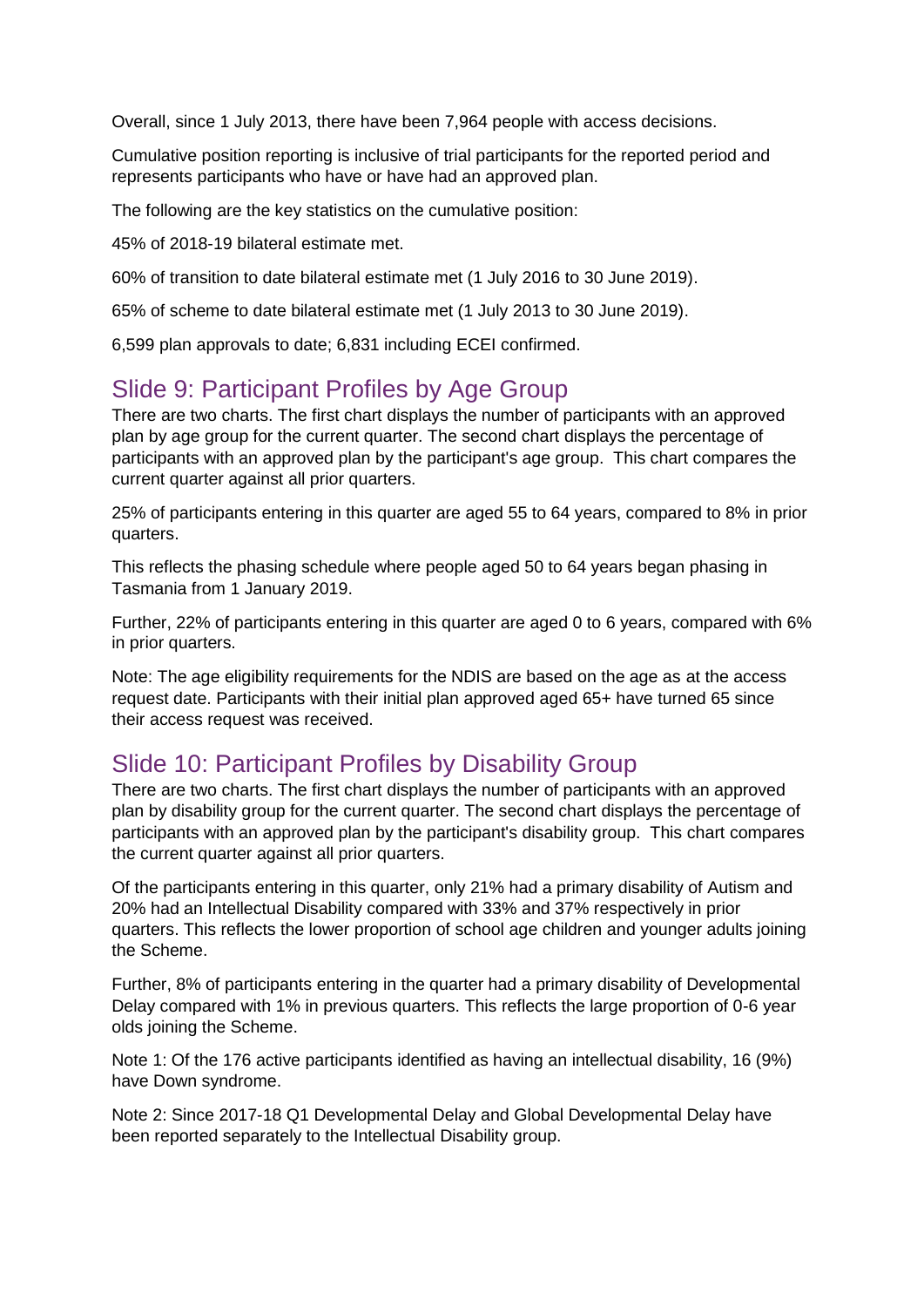# Slide 11: Participant Profiles by Level of Function

A chart displays the percentage of participants with an approved plan by the participant's level of function. This chart compares the current quarter against all prior quarters.

For participants with a plan approval in the current quarter:

- 29% of active participants had a relatively high level of function.
- 43% of active participants had a relatively moderate level of function.
- 28% had a relatively low level of function.

These relativities are within the NDIS participant population, and not comparable to the general population.

## Slide 12: Participant Profiles by Gender

The figure on the right displays the amount and percentage of participants with an approved plan per the participant's gender group. This figure compares the current quarter against all prior quarters.

The majority of participants are males.

## Slide 13: Participant Profiles

There are three charts. The first chart displays the percentage of participants with an approved plan by the participant's Aboriginal & Torres-Strait Islander status. The second chart displays the percentage of participants with an approved plan by the participant's Young people in residential aged care status. The third chart displays the percentage of participants with an approved plan by the participant's Culturally and Linguistically Diverse status. All three charts compare the current quarter against all prior quarters.

Of the participants with a plan approved in 2018-19 Q4:

• 8.2% were Aboriginal or Torres Strait Islander, compared with 7.2% in previous periods combined.

• 2.1% were young people in residential aged care, compared with 0.5% in previous periods combined.

• 4.0% were culturally and linguistically diverse, compared with 2.8% in previous periods combined.

The following are the key statistics for the current quarter on Aboriginal & Torres-Strait Islander status.

72 Aboriginal and Torres Strait Islander.

683 Not Aboriginal and Torres Strait Islander.

120 Not Stated.

The following are the key statistics for the current quarter on Young people in residential aged care status.

18 Young people in residential aged care.

857 Not young people in residential aged care.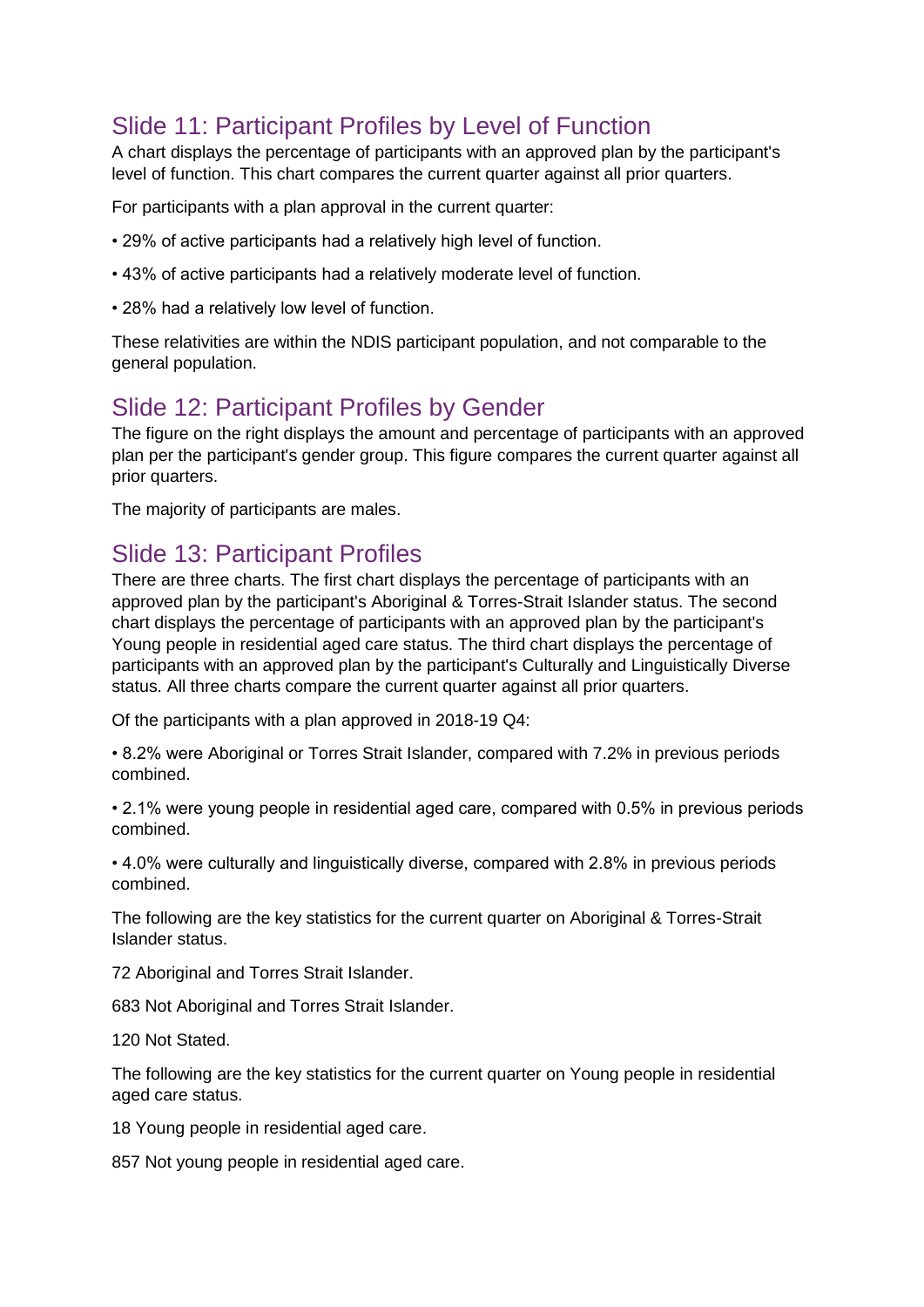The following are the key statistics for the current quarter on Culturally and Linguistically Diverse status.

35 Culturally and linguistically diverse.

840 Not culturally and linguistically diverse.

0 Not stated.

# Slide 14: Plan Management Support Coordination

Two charts display the proportion of support coordination and plan management for participants. These charts compare the current quarter against all prior quarters (transition only).

The proportion of participants electing to fully or partly self-manage their plan was 23% in 2018-19 Q4, compared with 22% in previous quarters combined.

43% of participants who have had a plan approved in 2018-19 Q4 have support coordination in their plan, compared to 40% in previous quarters combined.

# Slide 15: Plan Activation

Two charts display the proportion of the duration to activate plans. These charts compare participants with initial plans approved in 2018-19 Q2, against those with initial plans approved in prior quarters (transition only).

Plan activation refers to the amount of time between a participant's initial plan being approved, and the date the participant first receives support. In-kind supports are included.

The percentage of participants who activated plans within 90 days of initial plan approval was:

- 85% of participants entering in 2018-19 Q2.
- 83% of participants entering in previous quarters combined.

Plan activation figures are approximations based on payment data. As there is a lag between when the support is provided to a participant, and the payment being made, these statistics are a conservative estimate; it is likely plan activation is faster than presented.

Note: Participants with initial plans approved after the end of 2018-19 Q2 have been excluded from the charts. They are relatively new and it is too early to examine their durations to activation.

### Slide 16: Participant Outcomes

A chart displays selected key baseline indicators for participants.

This information on participant outcomes has been collected from 99.9% of participants who have received their initial plan since 1 July 2016 (when they entered the scheme).

• 67% of participants from school age to 14 are able to make friends outside of family/carers, compared to 60% of participants aged 0 to before school.

• 46% of participants aged 0 to before school are engaged in age appropriate community, cultural or religious activities, compared to 21% - 32% for other age groups.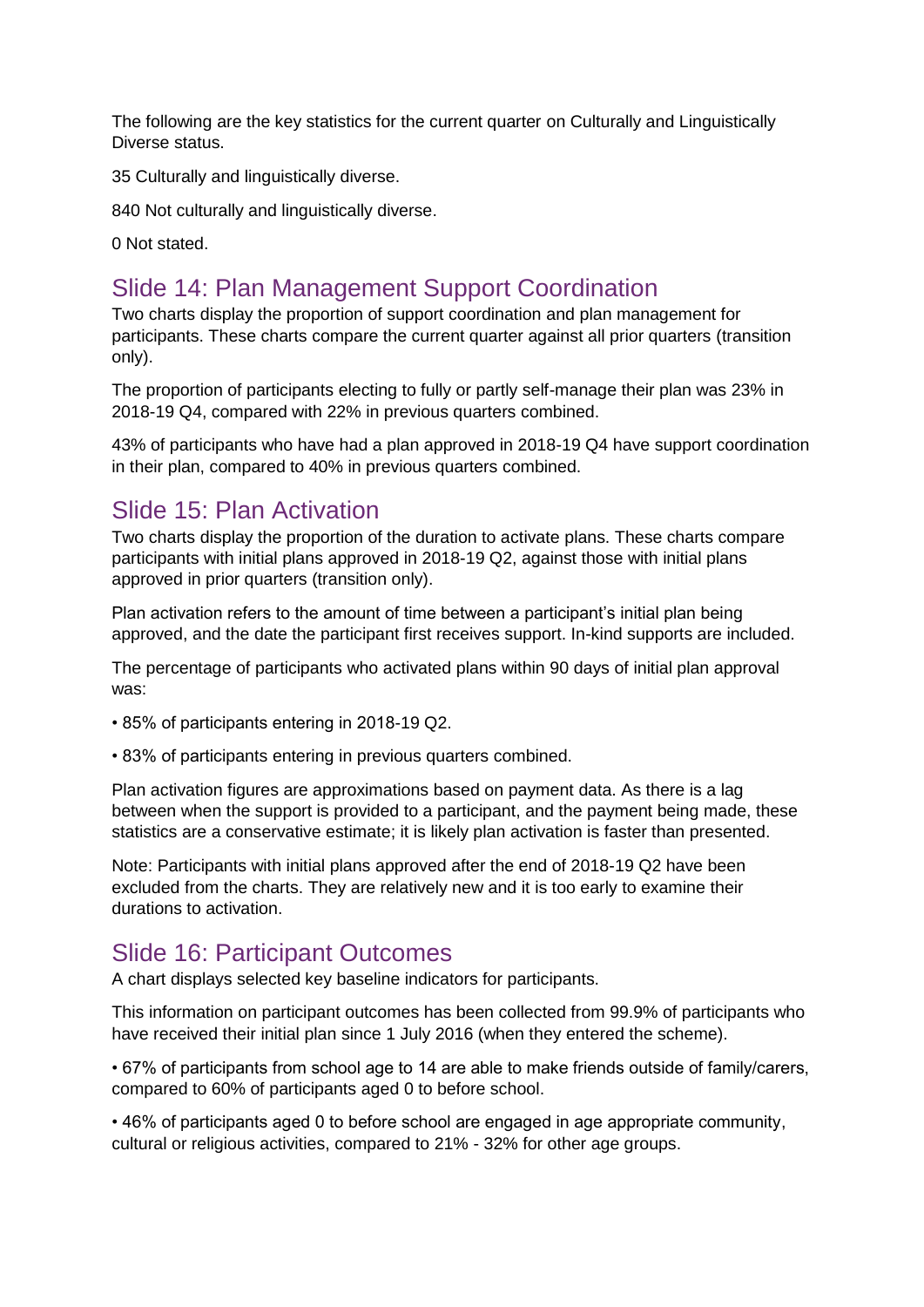• 81% of participants from school age to 14 attend school in a mainstream class, compared to 67% of participants aged 15 to 24.

• 22% of participants aged 25 and over have a paid job, compared to 8% of participants aged 15 to 24.

• 64% of participants aged 25 and over choose what they do every day, compared to 56% of participants aged 15 to 24 .

## Slide 17: Family/Carers Outcomes

A chart displays selected key baseline indicators for family and carers of participants.

The percentage of participants' family/carers when they entered the Scheme (baseline indicators):

• working in a paid job was highest for participants aged 15 to 24 (42%).

• able to advocate for their child/family member was highest for participants aged 0 to 14 (78%).

• who have friends and family they can see as often as they like was highest for participants aged 25 and over (53%).

• who feel in control selecting services was highest for participants aged 25 and over (42%).

• who support/plan for their family member through life stage transitions was highest for participants aged 0 to 14 (88%) .

### Slide 18: Has the NDIS helped? Participants

Charts display, from year 1 to year 2, the responses from participants to the question: 'Has the NDIS helped?' split into age categories and life domains.

This data reflects participants' perceptions on whether engagement with the NDIS has helped them.

The NDIA asked the question 'Has the NDIS helped?' to individuals who entered the Scheme between 1 July 2016 and 30 June 2017, after their first year participating in the Scheme and again at the end of their second year of the Scheme.

For participants aged School to 14 and 15 to 24, perceptions of whether the NDIS has helped improved across all domains with the exception of Work. However, the perceptions of those aged 25 years and over have deteriorated across most domains.

Note: There is insufficient data for the 0 to before school participant age groups.

### Slide 19: Has the NDIS helped? Family/Carers

Charts display, from year 1 to year 2, the percentage of family and carers who thought the NDIS has helped in various domains.

This data reflects families and carers' perceptions on whether engagement with the NDIS has helped them.

The NDIA asked the question 'Has the NDIS helped?' to families and carers of individuals who entered the Scheme between 1 July 2016 and 30 June 2017, after their first year participating in the Scheme and again at the end of their second year of the Scheme.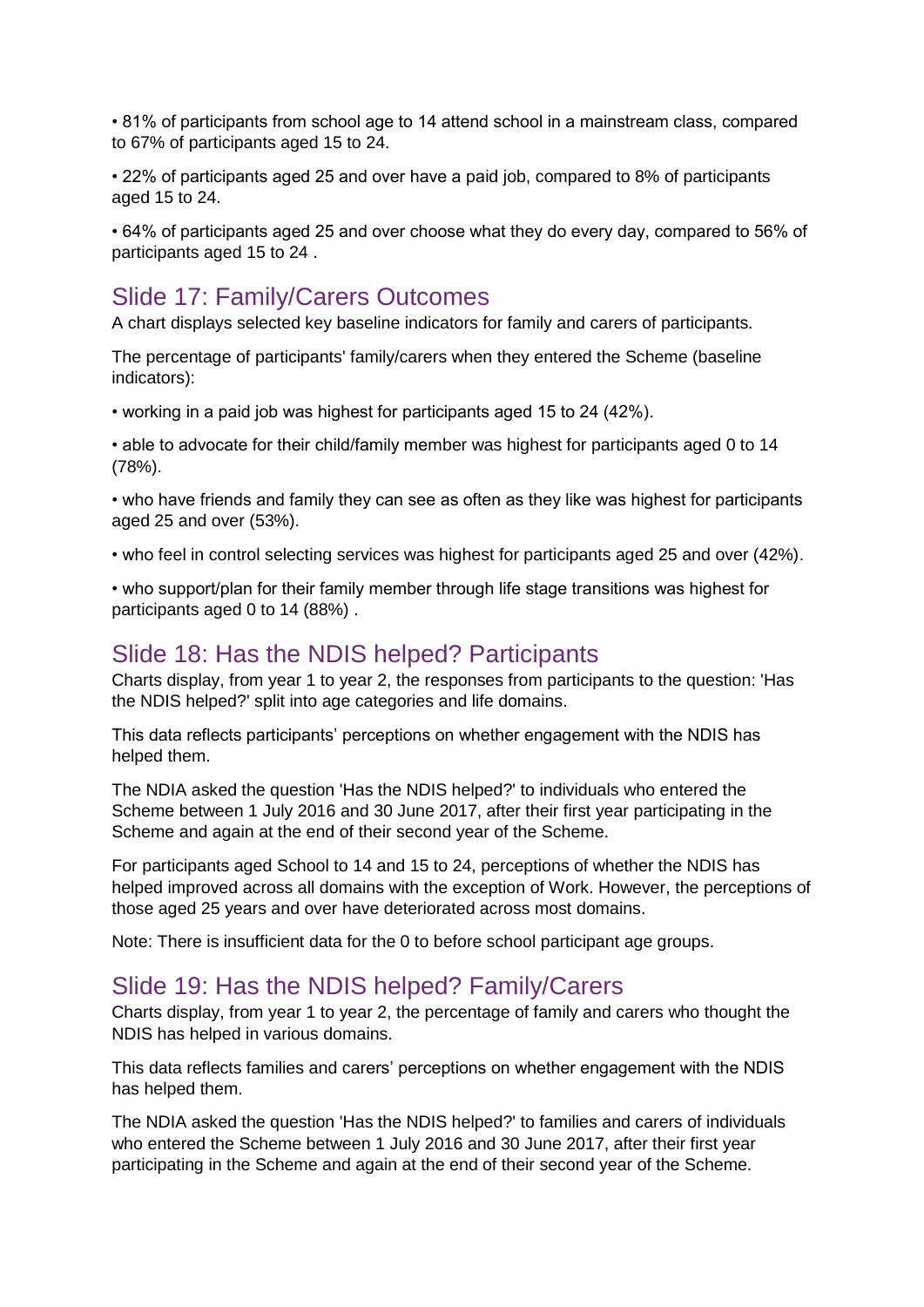Overall, the changes in family and carers' perceptions of whether the NDIS has helped have increased except for the health and wellbeing domain of participants aged 15 and over.

## Slide 20: Participants in Work

A chart displays, from baseline to year 2, the percentage of participants in paid work by age group.

The NDIA is acutely aware of the benefits that employment brings to participants and tracks employment outcomes to see whether the NDIS has helped participants to find paid work.

Baseline measures on employment are collected as a participant enters the Scheme, after their first year and again at the end of their second year of the Scheme. This data relates to participants who entered the Scheme between 1 July 2016 and 30 June 2017.

The percentage of participants in paid work increased from 8% to 14% for those aged 15 to 24 and increased from 27% to 29% for those aged 25 and over. Overall, the percentage increased from 14% to 18%.

# Slide 21: Participants involved in community and social activities

A chart displays, from baseline to year 2, the percentage of participants engaged in social activities in their community.

The number of participants engaging in community and social activities is one of the key measures for ensuring quality experiences and outcomes for participants.

For participants who entered the Scheme between 1 July 2016 and 30 June 2017, levels of engagement in community and social activity are being tracked to see whether the NDIS has helped them to increase their participation.

The percentage of participants engaged in social activities in their community increased from 23% to 26% for those aged 15 to 24, and increased from 33% to 34% for those aged 25 and over. Overall, the percentage increased from 25% to 27%.

### Slide 22: Participant Satisfaction

A chart displays, by quarter, the proportion of participants describing satisfaction with the Agency's planning process as 'good' or 'very good'.

67% of participants rated their satisfaction with the Agency's planning process as either good or very good in the current quarter.

Note: Participant satisfaction results are not shown if there is insufficient data in the group.

## Slide 23: Participant Satisfaction - New Survey Method

A chart displays, for prior quarters compared with the current quarter, the proportion of participants who agreed with statements about different stages of the NDIS participant pathway.

A new participant satisfaction survey has been developed to better record the experience of NDIS participants and their families and carers at different stages of the participant pathway.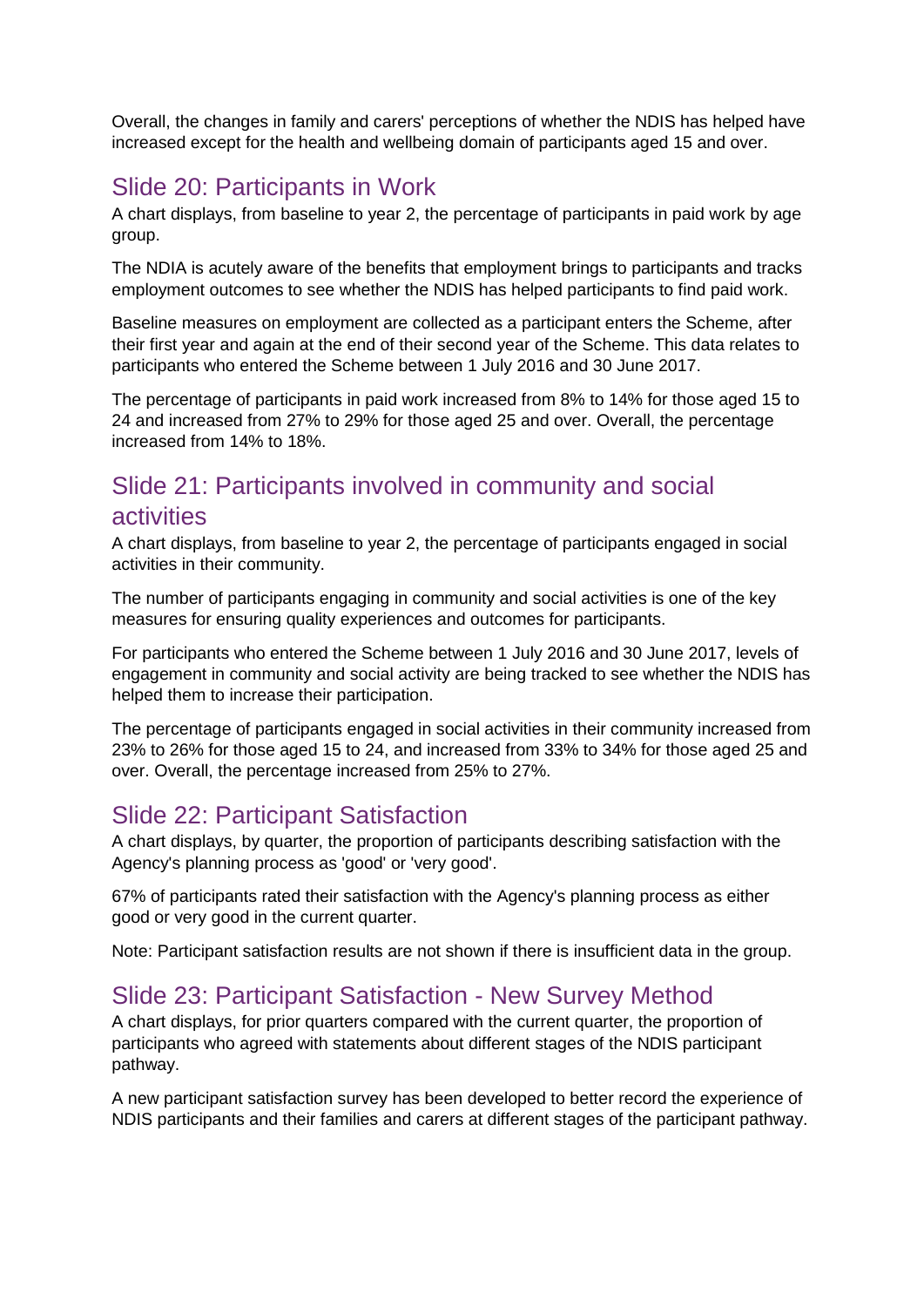It began roll-out on 1 September 2018 and will become the primary tool for analysing participant experience. The new survey is designed to gather data at the four primary stages of the participant pathway:

- Access.
- Pre-planning.
- Planning.
- Plan Review.

Overall, the level of participant satisfaction this quarter compared with previous quarters was mixed. There is still work required to improve participant understanding of the NDIS process and what happens next for individuals at each stage of the process.

# Slide 24: Part 2: Committed Supports and Payments

Both committed and paid supports to participants are increasing in line with the growing scheme.

Of the \$812 million that has been committed in participant plans, \$595 million has been paid to date.

# Slide 25: Summary

This section presents information on the amount committed in plans and payments to service providers and participants.

Summary of payments for supports provided by financial year since the NDIS trial was launched in 2013-14:

2013-14: \$10.0m,

2014-15: \$36.6m,

2015-16: \$48.6m,

2016-17: \$78.3m,

2017-18: \$152.7m,

2018-19: \$268.3m.

Percentage of committed supports utilisation by financial year:

2013-14: 55%,

2014-15: 71%,

2015-16: 74%,

2016-17: 79%,

2017-18: 81%.

Utilisation of committed supports in 2018-19 is still emerging.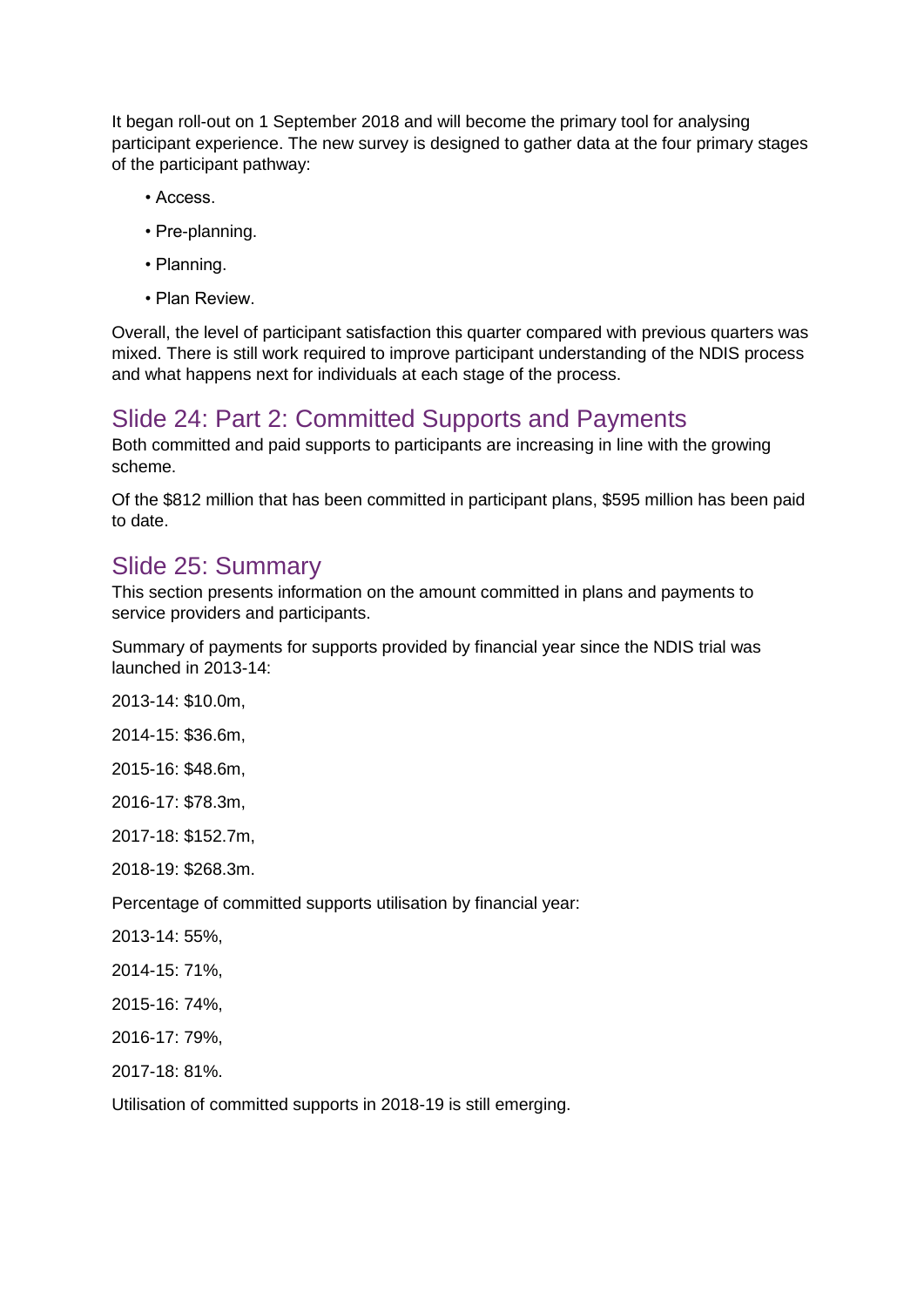# Slide 26: Committed Supports and Payments

A table and a graph show the comparison between the total committed supports and paid support for each year since scheme inception.

This data shows the committed supports by the year they are expected to be provided, in comparison to the committed supports that have been paid.

Of the \$812.2 million that has been committed in participant plans, \$594.6 million has been paid to date.

Summary of committed supports paid in financial years since the NDIS trial launched:

2013-14: \$10.0m,

2014-15: \$36.6m,

2015-16: \$48.6m,

2016-17: \$78.3m,

2017-18: \$152.7m,

2018-19: \$268.3m.

### Slide 27: Committed Supports by Cost Band

Two charts (including and excluding SIL) show the comparison of the distribution of average annualised committed supports by cost band for the current and previous quarter.

This quarter, the distribution of average annualised committed supports has remained consistent with prior quarters. This is the case whether Supported Independent Living (SIL) supports are included or excluded in the figures.

## Slide 28: Committed Supports by Age Band

A graph shows the comparison between the average annualised committed supports by age band for the current and previous quarter.

Average annualised committed supports for participants aged 35 and over have reduced in 2018-19 Q4. This is likely to reflect the phasing schedules outlined in the bilateral agreements where clients of Supported Accommodation services were prioritised and transitioned earlier.

## Slide 29: Committed Supports by Disability Group

A graph shows the comparison between the average annualised committed supports by primary disability group for the current and previous quarter.

The highest average annualised committed supports are for participants with Cerebral Palsy, Acquired Brain Injury and Spinal Cord Injury.

### Slide 30: Committed Supports by Level of Function

A graph shows the comparison between the average annualised committed supports by level of function for the current and previous quarter.

The average annualised committed supports generally increase among participants with higher needs.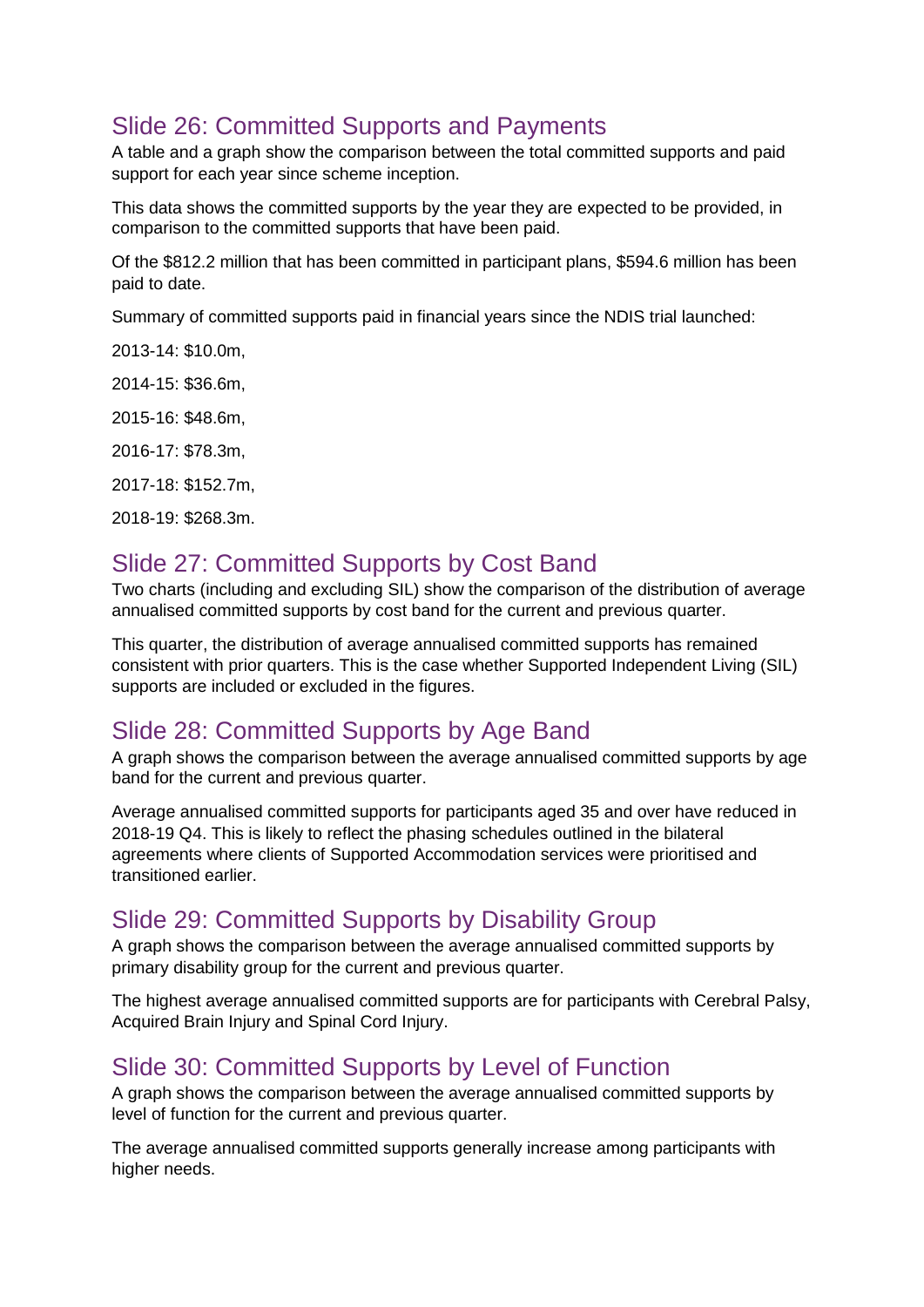Note 1: Average annualised committed supports are not shown if there are insufficient data in the group.

Note 2: High, medium and low function is relative within the NDIS population and not comparable to the general population.

## Slide 31: Utilisation of Committed Supports

A graph shows the comparison between the utilisation of committed supports by the year that the support was expected to be provided.

This data demonstrates the utilisation of committed supports by the year they were expected to be provided as at 31 March 2019 and 30 June 2019.

As there is a lag between when support is provided and when it is paid, the utilisation in 2018-19 will increase.

Experience shows that participants utilise less of their first plan, compared with their second and subsequent plans, as it takes time to familiarise with the NDIS and decide which supports to use.

### Slide 32: Part 3: Providers and Markets

The provider network grows in scale and diversity, increasing participants' access to high quality services.

There were a total of 1,525 providers at 30 June 2019, representing a 5% increase on last quarter. Of these, 32% were active.

### Slide 33: Summary

This section contains information on registered service providers and the market, with key provider and market indicators presented.

Provider registration

•To provide supports to NDIS participants, a service provider is required to register and be approved by the NDIA.

•Providers register with the NDIA by submitting a registration request, indicating the types of support (registration groups) they are accredited to provide.

How providers interact with participants

•NDIS participants have the flexibility to choose the providers who support them.

•Providers are paid for disability supports and services provided to the participants.

The following are the key statistics:

1,525 approved providers, 32% of which were active in Tasmania at 30 June 2019.

80-85% of payments made by the NDIA are received by 25% of providers.

27% of service providers are individuals/sole traders.

Assistance products for personal care and safety has the highest number of approved service providers, followed by therapeutic supports and personal mobility equipment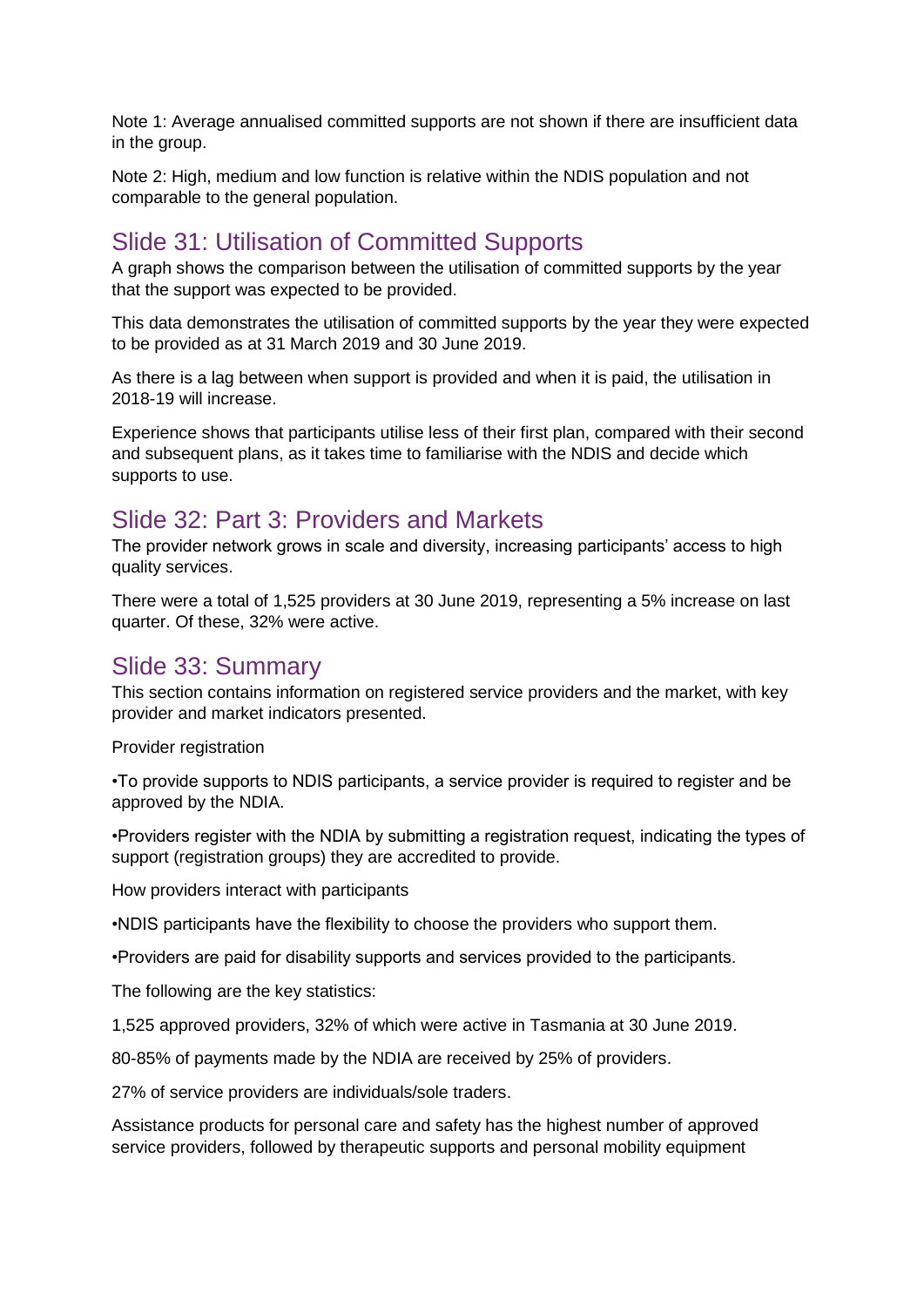# Slide 34: Providers over time

A chart displays the cumulative number of approved service providers since December 2016 by the type of provider, individual/sole trader or company/organisation.

As at 30 June 2019, there were 1,525 registered service providers, of which 418 were individual/sole trader operated businesses and 1,107 were companies or organisations.

27% of approved service providers are individuals/sole traders.

The number of approved service providers increased by 5% from 1,459 to 1,525 in the quarter.

1.88 average providers per participant.

## Slide 35: Proportion of Active Providers

The figure displays the proportion of active and not yet active providers.

As at 30 June 2019, 32% of providers were active and 68% were inactive.

Of the total providers, 173 began delivering new supports in the quarter.

## Slide 36: Approved Registration Groups

A chart displays the approved providers by the changes in registration group and percentage over the quarter.

The number of approved providers has increased for most registration groups over the quarter.

The registration groups with the largest numbers of approved providers continue to grow:

- Assistance products for personal care and safety: from 447 to 474 (6% increase).
- Therapeutic Supports: from 322 to 336 (4% increase).
- Personal Mobility Equipment: from 296 to 314 (6% increase).
- Assistive equipment for recreation: from 250 to 265 (6% increase).
- Household Tasks: from 220 to 242 (10% increase).

### Slide 37: Active Registration Groups

A chart displays the active providers by the changes in registration group and percentage over the quarter.

The number of providers active in each registration group has increased for some registration groups over the quarter.

The registration groups with the largest numbers of active providers continue to grow:

- Therapeutic Supports: from 168 to 191 (14% increase).
- Assistance products for personal care and safety: from 83 to 104 (25% increase).

• Assistance in coordinating or managing life stages, transitions and supports: from 91 to 99 (9% increase).

• Participation in community, social and civic activities: from 85 to 88 (4% increase).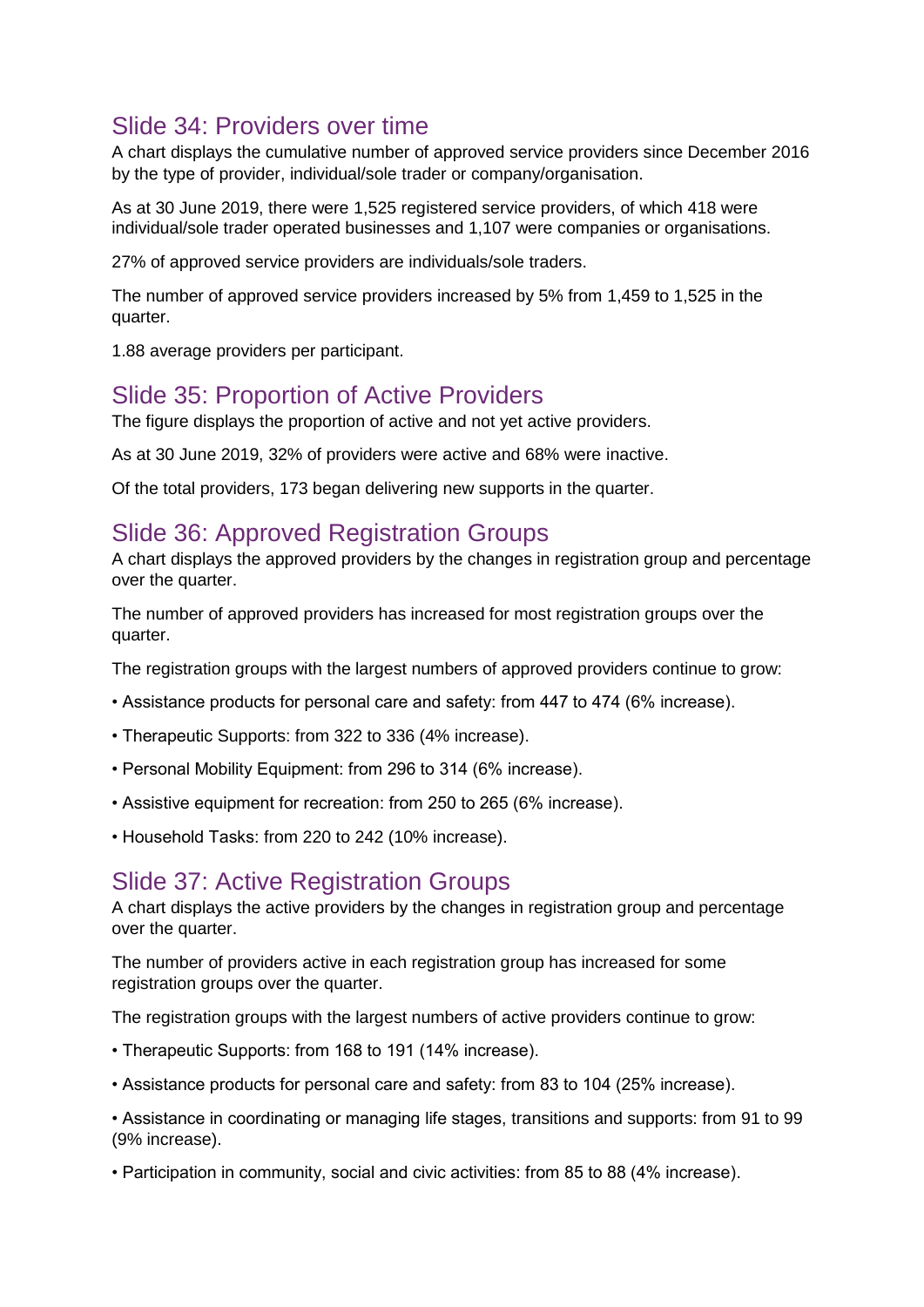• Development of daily living and life skills: from 69 to 78 (13% increase).

## Slide 38: Market share of top providers

An object displays the market share of the top 25% of providers by registration group.

25% of service providers received 80-85% of the dollars paid for major registration groups.

The following are the key statistics for the market share of the top 25% of providers by registration category:

85% Daily personal activities.

80% Early intervention supports for early childhood.

82% Participation in community, social and civic activities.

85% Therapeutic supports.

85% Assistance with daily life tasks in a group or shared living arrangement.

# Slide 39: Part 4: Information, Linkages and Capacity Building

Information, Linkages and Capacity Building was covered in the national version of the COAG Quarterly Performance Report.

# Slide 40: Part 5: Mainstream Interface

The proportion of participants entering in the current quarter and accessing mainstream services is slightly lower compared to prior quarters.

## Slide 41: Mainstream Interface

An object displays the comparison of the percentage of participants accessing mainstream supports. The object compares the current quarter against all prior quarters (transition only).

Of the total number of active participants with a plan approved in 2018-19 Q4, 93% access mainstream services, a slight decrease from prior quarters. Participants are accessing mainstream services predominantly for health and wellbeing, lifelong learning and daily activities.

The following are the key statistics:

94% of active participants with a plan approved in prior quarters (transition only) access mainstream supports, across the following domains:

- Health and wellbeing (58%).
- Lifelong learning (21%).
- Daily activities (8%).

93% of active participants with a plan approved in 2018-19 Q4 access mainstream supports, across the following domains:

- Health and wellbeing (53%).
- Lifelong learning (17%).
- Daily activities (10%).